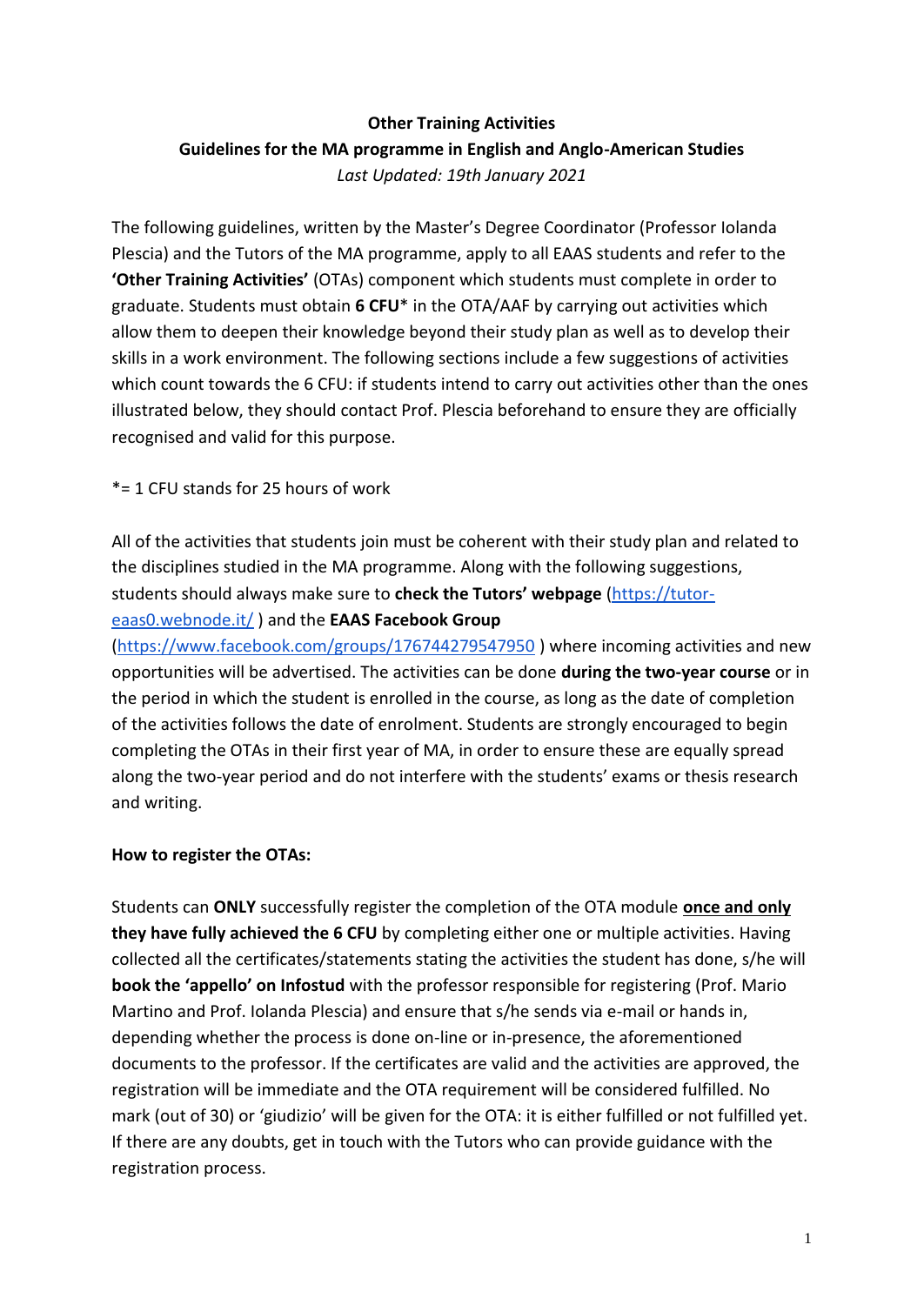### **Traineeships and Work Experience**

Students can find opportunities for traineeships and work experiences through **Jobsoul**. Jobsoul is an online platform that helps students to contact associations, firms and institutions that offer traineeships and work experiences. Students can register here <https://www.jobsoul.it/SoulWeb/registrazioneUtente.action> and browse through the offers on the platform. All the institutions offering opportunities are in partnership with the university, so students will just have to apply and wait to receive an answer from the institution. Once the student's request is accepted s/he will have to download the training programme that needs to be signed by the student, the employer and the course's internships office representative [\(simona.tortora@uniroma1.it\)](mailto:simona.tortora@uniroma1.it). The traineeships have different durations and they are selected according to the learning path offered by the course of studies. The student will find all the information about each opportunity on Jobsoul and it will be possible to contact the employers through the platform.

For the majority of the traineeships it is required to have a good knowledge of Italian, since the institutions offer services in Italian schools or associations so students will have to communicate with Italian-speaking users. Students are advised to carefully read the conditions and to contact the employers for further information.

Students interested in teaching can find opportunities of **traineeships in schools.** Some offers are available on Jobsoul, otherwise the students can apply for a traineeship in a school they choose, but the traineeship needs to be recognized both by the university and Jobsoul. The platform allows students to look for institutions through the system and to apply autonomously for a traineeship even if it is not among those offered by Jobsoul. It is strongly advised to look into this kind of traineeship in advance so that there will be time to complete all the procedures.

All students might contact the Internships office for further information at this address [simona.tortora@uniroma1.it](mailto:simona.tortora@uniroma1.it) .

### **Festa di Teatro Ecologico**

The university offers the chance to some students each summer to participate in the Festa di Teatro Ecologico in Stromboli, Sicily. The students' involvement in the project appoints 6 CFU. For further information please contact Prof. Plescia.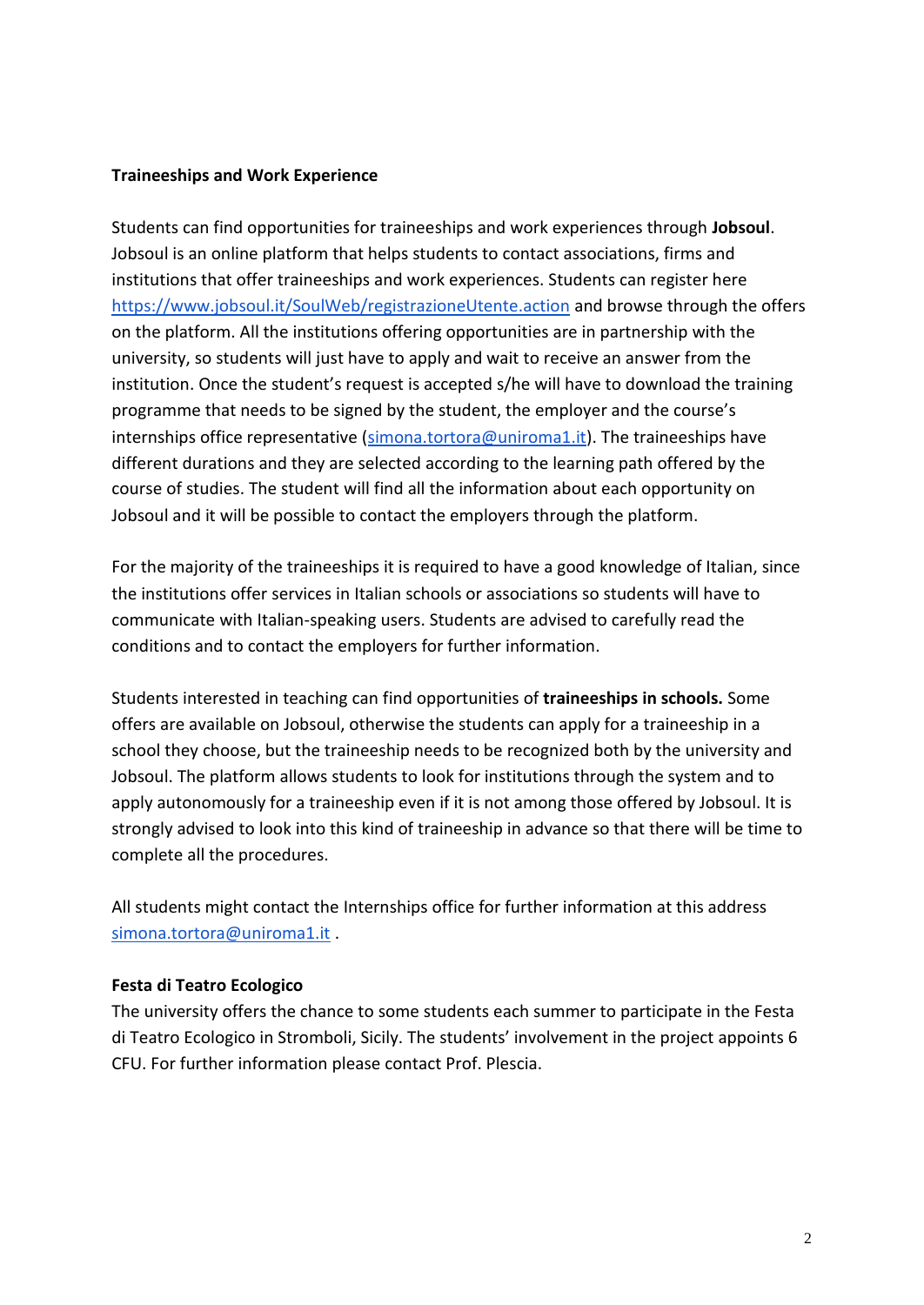### **Foreign Languages Courses and Certificates**

Certificates proving the attendance of a language course in a foreign language, other than English, can help students gain 2 CFU (60 hours course), up to a maximum of 4 CFU. Accredited language certificates in a foreign language other than English can be recognised up to a maximum of 4 CFU.

NEW: Students have the opportunity to attend a French Language course held by the CLA (Centro Linguistico di Ateneo) and obtain a language certificate, which will be then validated for the OTA. For more information, check the webpage[: https://web.uniroma1.it/cla/esami](https://web.uniroma1.it/cla/esami-af-lingue)[af-lingue](https://web.uniroma1.it/cla/esami-af-lingue) or get in touch with the CLA.

#### **Conferences, Workshops and Seminars**

Attendance to conferences (with a certificate from the organization or the professor responsible for the activity) with a written report are also recognised as OTA. According to the certified duration of the conference, students can gain up to a max. of 2 CFU. For conferences organized or supported by Sapienza professors, the number of credits awarded is usually specified beforehand. Students may also propose external conferences advertised in other universities/cultural institutes, which however will have to be approved in advance. As concerns Seminars, Workshop, Stages, or in-depth study activities which involve the students' engagement and prior readings/tasks, according to the duration of the activities students can gain 1 CFU for 4/5 meetings, 2 CFU for 8/10 meetings.

## **Seminar held by the Visiting Professor Florian Mussgnug (UCL) -** *Imagining Sustainable Futures: Literature and the Visual Arts (April-June 2021)* **- 3 CFU**

This seminar (AAF) takes the form of a series of public online events with internationally distinguished writers, visual artists and researchers from a variety of disciplines. Roundtable events will be accompanied, in each case, by exclusive seminarstyle discussion with La Sapienza students, led by the module convenor, Professor Florian Mussgnug. In total, the series will consist of four public events, scheduled to take place between April and June 2021, and of five accompanying online seminar meetings (2h). The first meeting, in April 2021, will introduce students to the format and to some guiding research questions. Four subsequent meetings will take place after each public event, and will provide students with an opportunity to formulate follow-up questions, post ideas, and discuss the projects presented by the invited guest speakers. Student outputs (voluntary) will be shared with the guest speakers.

#### **Students interested in the seminar should send an e-mail to the tutors**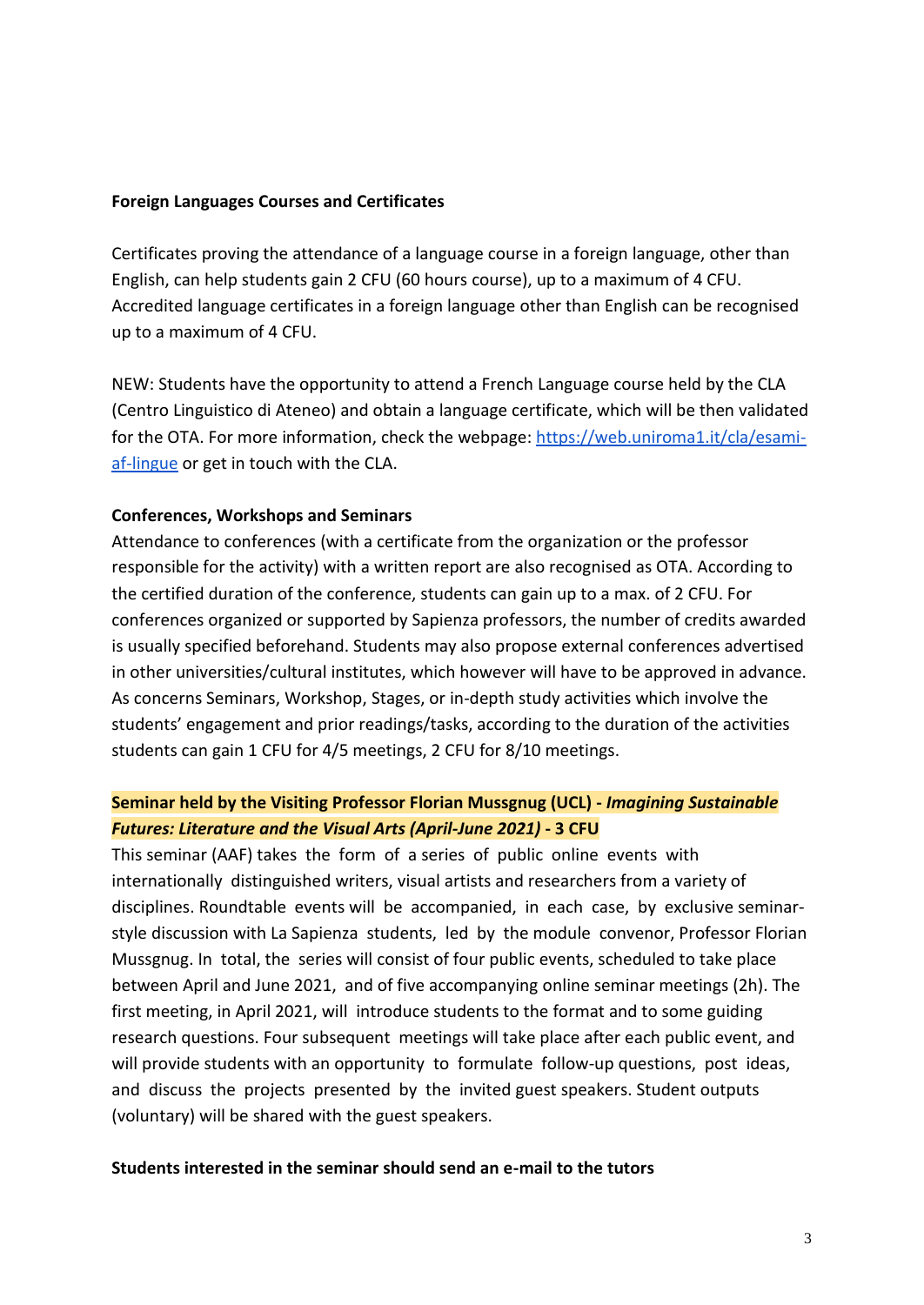**[\(tutor.eaas@gmail.com\)](mailto:tutor.eaas@gmail.com) with their names, matricola number, and year in order to enrol. Only a limited number of students will be allowed to join the seminar on a first-come firstserved basis. Check the link for more information:** 

**[https://drive.google.com/file/d/1\\_QJHBpzynmFjLSysSbI2yVgIrIdr00Tz/view?usp=sharing](https://drive.google.com/file/d/1_QJHBpzynmFjLSysSbI2yVgIrIdr00Tz/view?usp=sharing)**

**Seminario Permanente di Studi Shakespeariani 2020-21**: 3 Cfu in OTA for attendance to the entire series and a written report: <https://web.uniroma1.it/seai/?q=it/node/3988> Registration: [spss.sapienza@uniroma1.it](mailto:spss.sapienza@uniroma1.it)

## **External Courses and Summer Schools**

Students might also choose to attend external courses or summer schools and obtain a certificate of attendance through which the amount of hours devoted to the course/summer-school can be converted into CFUs.

In the case of an external course and/or summer school, students must find a Professor who will act as internal tutor and correct the final report on the basis of shared research interests. The proposal must be approved by the degree course (Prof. Plescia and/or the Tutors).

As for external courses, students can attend the courses listed below on the platform FutureLearn [\(https://www.futurelearn.com/](https://www.futurelearn.com/) ), which provides the opportunity to attend online courses crafted by academics and specialists in association with cutting-edge universities and research centres. Students who opt for this activity, will independently attend and complete the course plus write a short essay engaging with the topics introduced in the course and/or linking them back to their study plan and research interests. In order to show the actual involvement in the Future Learn courses, students will have to provide a certificate of completion or other proof of their completion of the course.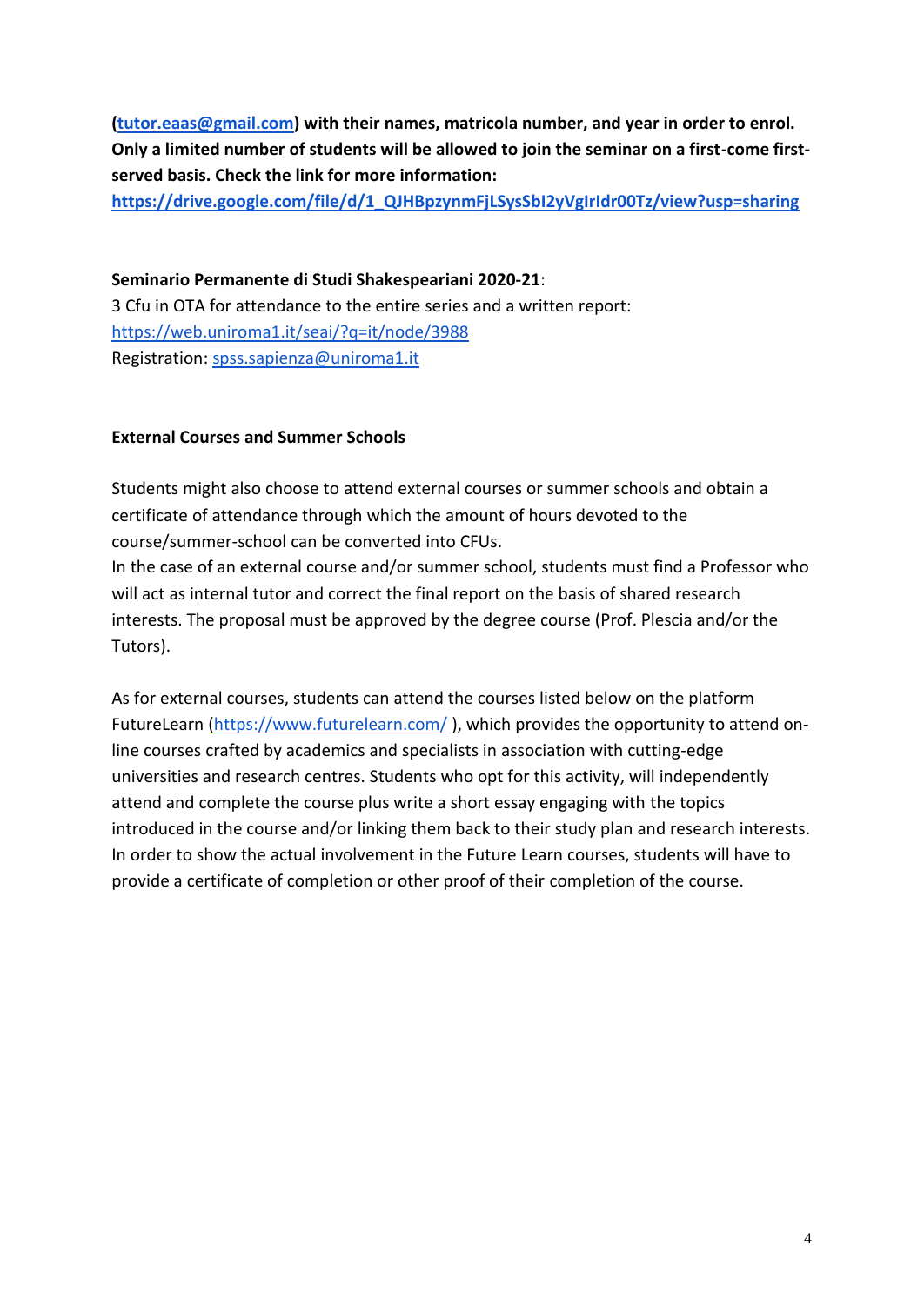[https://www.futurelearn.com/courses/accents-attitudes-and-identity-an-introduction-to](https://www.futurelearn.com/courses/accents-attitudes-and-identity-an-introduction-to-sociolinguistics)[sociolinguistics](https://www.futurelearn.com/courses/accents-attitudes-and-identity-an-introduction-to-sociolinguistics) (An Introduction to Sociolinguistics: Accents, Attitudes and Identity) 16h <https://www.futurelearn.com/courses/understanding-dictionaries> (Understanding English Dictionaries) 36h <https://www.futurelearn.com/courses/corpus-linguistics> (Corpus Linguistics: Method, Analysis, Interpretation) <https://www.futurelearn.com/courses/country-house-literature> (Literature of the Country House) 18h <https://www.futurelearn.com/courses/william-wordsworth> (William Wordsworth: Poetry, People, and Place) 16h <https://www.futurelearn.com/courses/a-global-history-of-sex-and-gender> ( A Global History of Sex and Gender: Bodies and Power in the Modern World) 16h A couple of suggestions for free Summer Schools:

## <https://civis.eu/en/civis-courses/languages-in-europe-and-their-diachronies>

**Languages in Europe and their diachronies (free for Sapienza students) - 6 CFU** Explore the past & present of European languages and advance your knowledge on modern theoretical approaches to the study of ancient languages. COURSE DATES: March - July 2021 / APPLY BY: 15 January 2021

## <https://civis.eu/en/civis-courses/modernisms-in-transit-dialogues-and-crossings>

**Modernisms in Transit: Dialogues and Crossings (free for Sapienza students) - 6 CFU** Improve your critical thinking skills and delve into the role transnational connections & dialogues play in (re)shaping modern social and individual civic responsibility. COURSE DATES: 7 – 11 June 2021 / APPLY BY: 15 January 2021

Students can also find other summer schools organized by universities other than Sapienza here:<https://www.summerschoolsineurope.eu/>

# [https://ls-islli.unibg.it/it/advises/bando-laccesso-alla-summer-school-internazionale](https://ls-islli.unibg.it/it/advises/bando-laccesso-alla-summer-school-internazionale-tralectio-tradurre-letteratura-oggi)[tralectio-tradurre-letteratura-oggi](https://ls-islli.unibg.it/it/advises/bando-laccesso-alla-summer-school-internazionale-tralectio-tradurre-letteratura-oggi)

## **Summer School Internazionale "TRALECTIO: tradurre letteratura oggi."- 4 CFU**

**\***The project is an International Summer School about translation, but a good knowledge of Italian is required since there is no English translation of the information and the workshops will deal with translations from and into Italian.  $*$ 

Il corso di laurea magistrale in *Intercultural Studies in Languages and Literatures* dell'Università degli studi di Bergamo apre agli studenti di magistrale la Summer School Internazionale "*Tralectio: tradurre letteratura oggi"*. Tutto il programma, tra il 3 e l'8 di giugno 2021, sarà svolto in ambiente TEAMS. Il bando è trasversale per germanisti, ispanisti,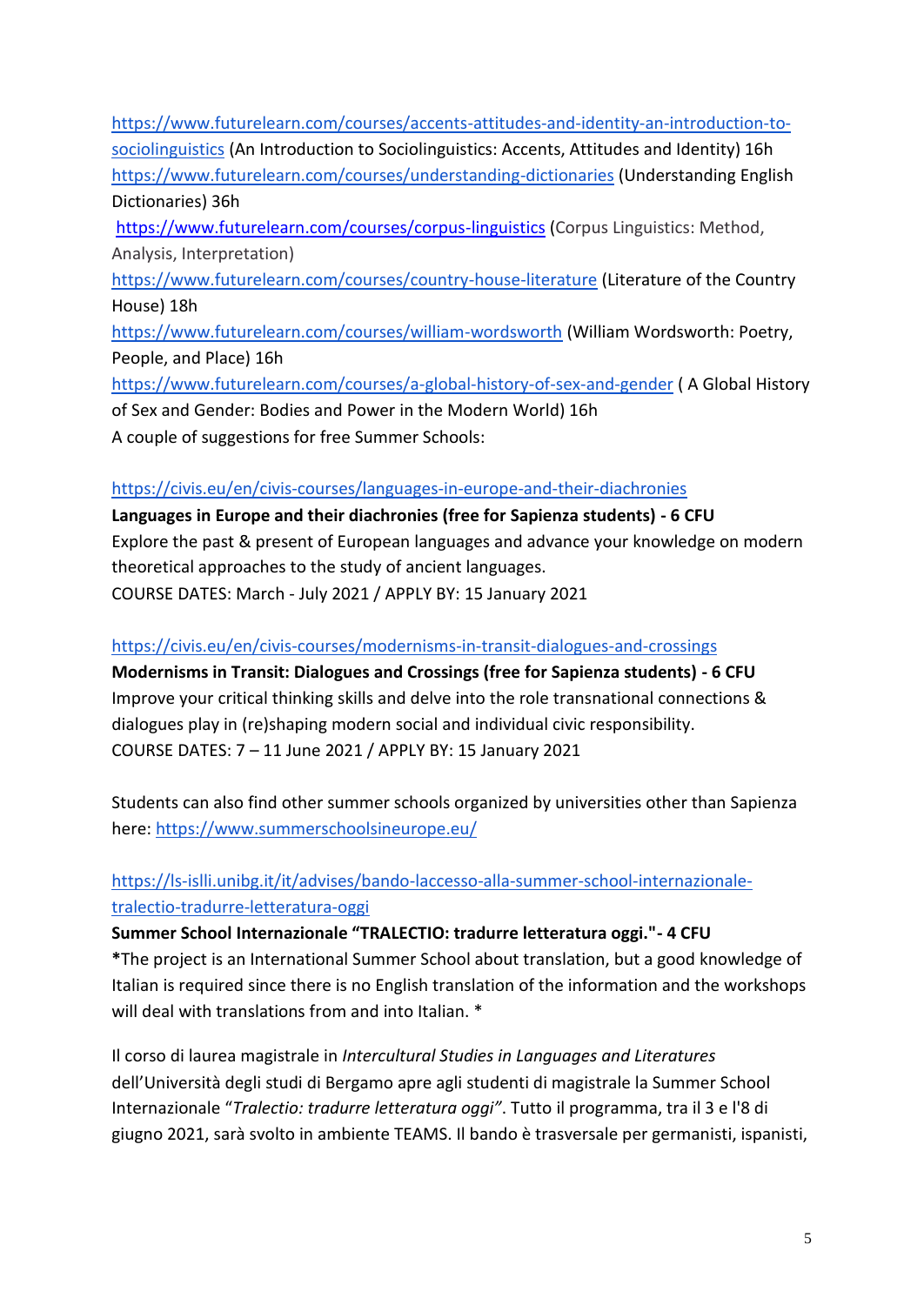anglisti, francesisti e russisti e si concentra per quest'anno sulla traduzione della poesia dalle varie lingue straniere in italiano. Scadenza presentazione candidatura: 1 marzo 2021

### **IT Skills**

Students who obtain the European License- ECDL during the MA course are awarded 2 CFU.

### **Internal Sapienza Traineeships/Opportunities**

**Transitions: A Postgraduate Journal:** students can join the team working for Transitions in a variety of positions, achieving a maximum of 3 CFU depending on the amount of hours worked. Students who contribute to the issue writing a piece, either in the form of an academic essay or a review, can also receive credits in the OTA. Check the journal website <https://transitionspostgradjournal.wordpress.com/about/>or contact [eaastransitions@gmail.com](mailto:eaastransitions@gmail.com) for further information.

### **Buddy Programme:**

Participation in the Buddy Programme for second-year students: 2 CFU for each semester up to two semesters. For more information, check the website: [https://tutor](https://tutor-eaas0.webnode.it/buddy-programme/)[eaas0.webnode.it/buddy-programme/](https://tutor-eaas0.webnode.it/buddy-programme/)

Sapienza students can also take advantage of **Student-collaboration Scholarships** working for the Student Offices, the Sapienza Libraries and Information Centres. Besides being paid, students who complete the collaboration scholarship can be awarded up to 6 CFU in the OTA. For more information on the calls, make sure to check the following webpage: [https://web.uniroma1.it/trasparenza/bandi\\_concorso\\_borse/71](https://web.uniroma1.it/trasparenza/bandi_concorso_borse/71)

Students who work as **Tutors** for the MA programme can have their hours recognised up to a maximum of 4 CFU.

Students who win an **Erasmus Scholarship** and take part in the Erasmus scheme are granted 4 CFU for the annual stay and 2 CFU for the six-month scholarship.

**Note that for the sole duration of Coronavirus health emergency,** students who have not able to complete in person activities will be able to ask to be assigned: 1) **Translation activities**, in the literary or technical-scientific area, certified by the professors and not included in the Study Plan are granted 1 CFU for 10 'cartelle', e.g. 18000 characters, up to 4 CFU. 2) A **reading programme** agreed on the basis of a reading list of theoretical and critical texts, certified by a professor acting as tutor, can be awarded up to 3 CFU in the OTA.